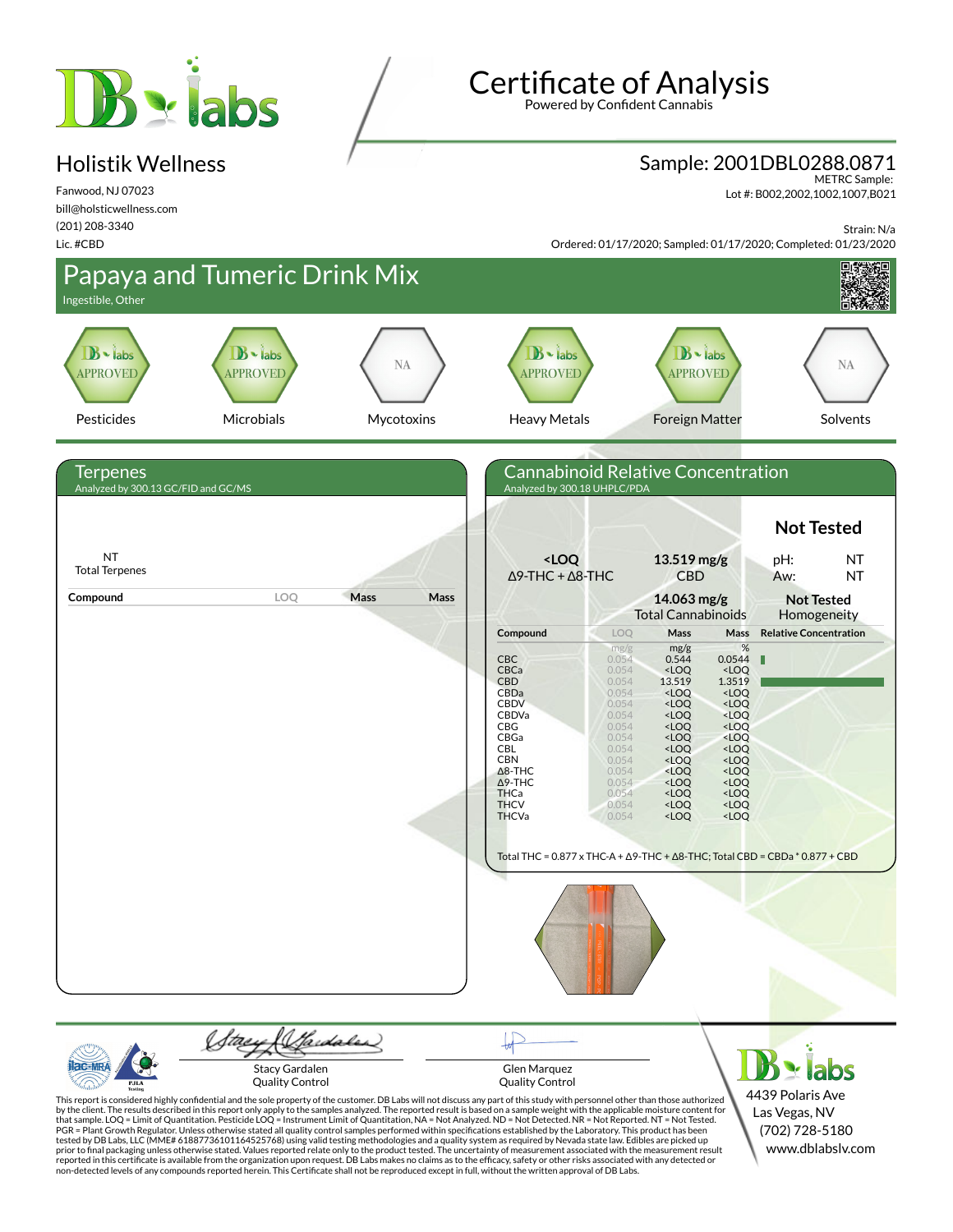

Fanwood, NJ 07023 bill@holsticwellness.com (201) 208-3340 Lic. #CBD

## Papaya and Tumeric Drink Mix

Ingestible, Other

|                                |          | Limit       | Mass                                                       | <b>Status</b> |
|--------------------------------|----------|-------------|------------------------------------------------------------|---------------|
| Compound                       | LOQ      |             |                                                            |               |
|                                | PPB      | <b>PPB</b>  | <b>PPB</b>                                                 |               |
| Abamectin                      | 10       | 200         | <loo< td=""><td>Pass</td></loo<>                           | Pass          |
| Acequinocyl                    | 10       | 4000        | <loo< td=""><td>Pass</td></loo<>                           | Pass          |
| <b>Bifenazate</b>              | 10       | 400         | <loo< td=""><td>Pass</td></loo<>                           | Pass          |
| <b>Bifenthrin</b>              | 10       | 100         | <loq< td=""><td>Pass</td></loq<>                           | Pass          |
| Cyfluthrin                     | 10<br>10 | 2000        | <loo< td=""><td>Pass</td></loo<>                           | Pass          |
| Cypermethrin<br>Daminozide     | 10       | 1000        | <loo< td=""><td>Pass</td></loo<>                           | Pass          |
|                                |          | 800         | <loo< td=""><td>Pass</td></loo<>                           | Pass          |
| Dimethomorph<br>Etoxazole      | 10<br>10 | 2000<br>400 | <loo<br><loq< td=""><td>Pass<br/>Pass</td></loq<></loo<br> | Pass<br>Pass  |
| Fenhexamid                     | 10       | 1000        | <loo< td=""><td>Pass</td></loo<>                           | Pass          |
| Flonicamid                     | 10       | 1000        |                                                            | Pass          |
| Fludioxonil                    | 10       | 500         | <loo<br><loo< td=""><td>Pass</td></loo<></loo<br>          | Pass          |
|                                | 10       | 500         | <loq< td=""><td>Pass</td></loq<>                           | Pass          |
| Imidacloprid<br>Myclobutanil   | 10       | 400         | <loo< td=""><td>Pass</td></loo<>                           | Pass          |
| Paclobutrazol                  | 10       | 400         | <loo< td=""><td>Pass</td></loo<>                           | Pass          |
| Piperonyl Butoxide             | 10       | 3000        | <loo< td=""><td>Pass</td></loo<>                           | Pass          |
| Pyrethrins                     | 10       | 2000        | <loo< td=""><td>Pass</td></loo<>                           | Pass          |
| Quintozene                     | 10       | 800         | <loq< td=""><td>Pass</td></loq<>                           | Pass          |
| Spinetoram                     | 10       | 1000        | <loo< td=""><td>Pass</td></loo<>                           | Pass          |
| Spinosad                       | 10       | 1000        | <loo< td=""><td>Pass</td></loo<>                           | Pass          |
| Spirotetramat                  | 10       | 1000        | <loq< td=""><td>Pass</td></loq<>                           | Pass          |
| Thiamethoxam                   | 10       | 400         | <loo< td=""><td>Pass</td></loo<>                           | Pass          |
| Trifloxystrobin                | 10       | 1000        | <loq< td=""><td>Pass</td></loq<>                           | Pass          |
| <b>Plant Growth Regulators</b> | 10       | 50          | <loo< td=""><td>Pass</td></loo<>                           | Pass          |
|                                |          |             |                                                            |               |

## Certificate of Analysis

Powered by Confident Cannabis

#### Sample: 2001DBL0288.0871

METRC Sample: Lot #: B002,2002,1002,1007,B021

Strain: N/a

Ordered: 01/17/2020; Sampled: 01/17/2020; Completed: 01/23/2020



| Microbials<br>Analyzed by 300.1 Plating/QPCR             |                                 |                         |                                                                     | Pass          |
|----------------------------------------------------------|---------------------------------|-------------------------|---------------------------------------------------------------------|---------------|
| <b>Quantitative Analysis</b>                             | LOO                             | I imit                  | Mass                                                                | <b>Status</b> |
| Aerobic Bacteria<br>Bile-Tolerant Gram-Negative Bacteria | CFU/g<br>1000<br>100            | CFU/g<br>100000<br>1000 | CFU/g<br><loo<br><loo< td=""><td>Pass<br/>Pass</td></loo<></loo<br> | Pass<br>Pass  |
| <b>Qualitative Analysis</b>                              | <b>Detected or Not Detected</b> |                         |                                                                     | <b>Status</b> |
| E. Coli<br>Salmonella                                    | Not Detected<br>Not Detected    |                         |                                                                     | Pass<br>Pass  |
|                                                          |                                 |                         |                                                                     |               |

| <b>Mycotoxins</b><br>Analyzed by 300.2 Elisa |           |        |      | <b>Not Tested</b> |
|----------------------------------------------|-----------|--------|------|-------------------|
| Mycotoxin                                    | $\bigcap$ | I imit | Mass | <b>Status</b>     |
|                                              |           |        |      |                   |

| <b>Heavy Metals</b><br>Analyzed by 300.8 ICP/MS |            |       |                                  | Pass          |
|-------------------------------------------------|------------|-------|----------------------------------|---------------|
| Element                                         | LOO        | Limit | <b>Mass</b>                      | <b>Status</b> |
|                                                 | <b>PPB</b> | PPB   | <b>PPB</b>                       |               |
| <b>Arsenic</b>                                  | 48         | 2000  | <loq< td=""><td>Pass</td></loq<> | Pass          |
| Cadmium                                         | 48         | 820   | $<$ LOQ                          | Pass          |
| Lead                                            | 48         | 1200  | 73                               | Pass          |
| Mercury                                         | 48         | 400   | <loq< td=""><td>Pass</td></loq<> | Pass          |

| <b>Residual Solvents</b><br>Analyzed by 300.13 GC/FID and GC/MS |                     |      | Not Tested    |
|-----------------------------------------------------------------|---------------------|------|---------------|
| Compound                                                        | <b>Limit</b><br>LOC | Mass | <b>Status</b> |
|                                                                 |                     |      |               |

Sardaler tae Stacy Gardalen Quality Control

Glen Marquez Quality Control

This report is considered highly confidential and the sole property of the customer. DB Labs will not discuss any part of this study with personnel other than those authorized<br>by the client. The results described in this r

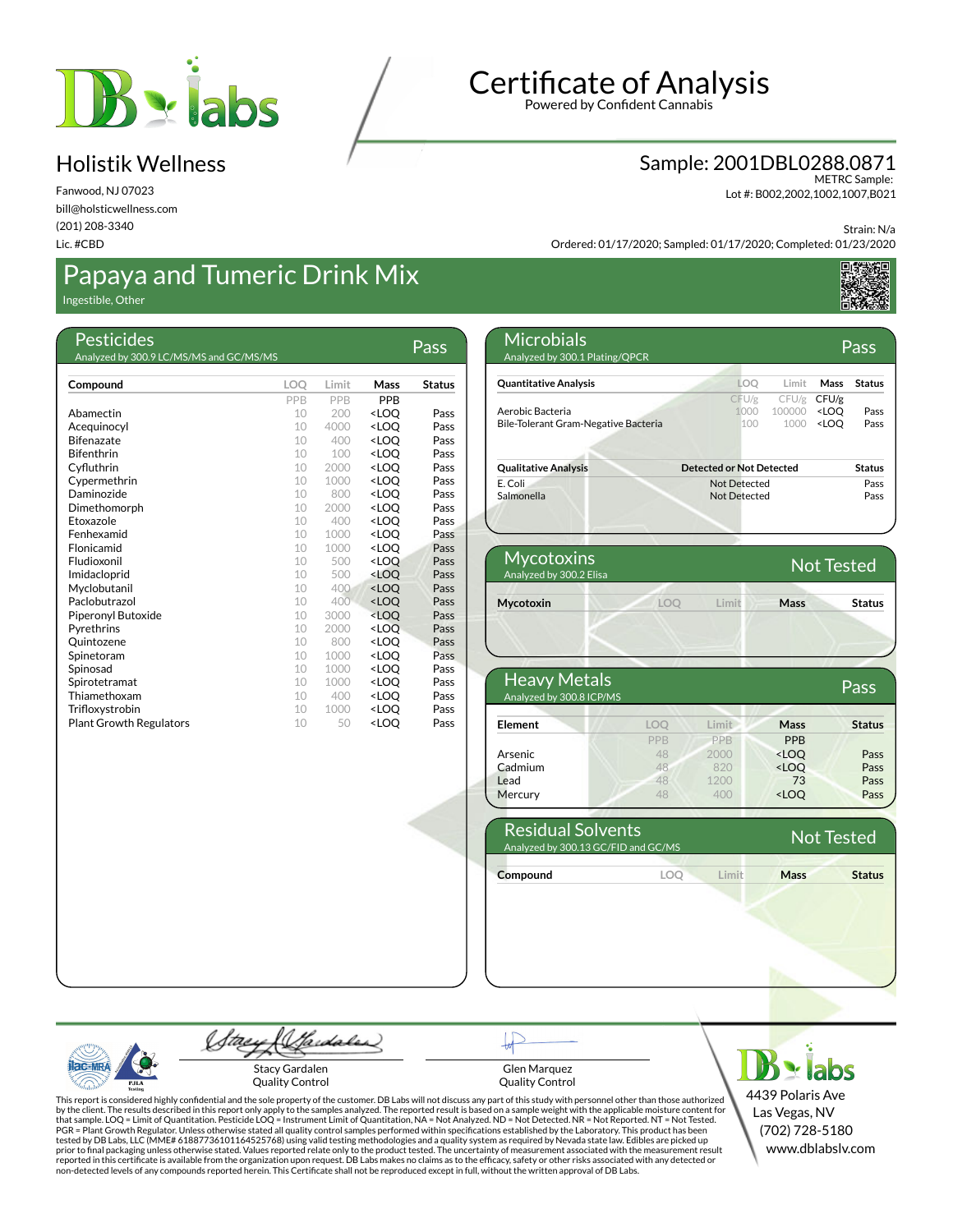

Fanwood, NJ 07023 bill@holsticwellness.com (201) 208-3340 Lic. #CBD

# Certificate of Analysis

Powered by Confident Cannabis

#### Sample: 2001DBL0288.0871

METRC Sample: Lot #: B002,2002,1002,1007,B021

Strain: N/a

**最美观** 

Ordered: 01/17/2020; Sampled: 01/17/2020; Completed: 01/23/2020

## Papaya and Tumeric Drink Mix

Ingestible, Other

**Cannabinoids** 

**AC-MR** 

PJLA

| .<br>----             |                                                                                                                                                                                        |                                         |                                        |                               |
|-----------------------|----------------------------------------------------------------------------------------------------------------------------------------------------------------------------------------|-----------------------------------------|----------------------------------------|-------------------------------|
|                       | Cannabinoids                                                                                                                                                                           |                                         |                                        |                               |
|                       | CBC<br>CBCa<br>CBD<br>CBDa<br><b>CBDV</b><br>CBDVa<br><b>CBG</b><br>CBGa<br><b>CBL</b><br><b>CBN</b><br>$\Delta$ 8-THC<br>$\Delta$ 9-THC<br><b>THCa</b><br><b>THCV</b><br><b>THCVa</b> |                                         |                                        |                               |
| $\frac{13.519}{mg/g}$ | Cannabinoid Profile<br>Analyzed by 300.18 UHPLC/PDA                                                                                                                                    |                                         |                                        |                               |
|                       | Cannabinoid                                                                                                                                                                            | <b>Mass</b>                             | Mass                                   | LOQ                           |
|                       | CBC<br>CBCa<br>CDD                                                                                                                                                                     | mg/g<br>0.544<br><loq<br>12E10</loq<br> | %<br>0.0544<br><loq<br>1.2510</loq<br> | mg/g<br>0.054<br>0.054<br>QQE |

| <loq< th=""><th>8/1 c.c.1<br/>mg</th><th>Carmabhnold i Tonne<br/>Analyzed by 300.18 UHPLC/PDA</th><th></th><th colspan="5"></th></loq<> | 8/1 c.c.1<br>mg       | Carmabhnold i Tonne<br>Analyzed by 300.18 UHPLC/PDA |                                                                                                            |                                       |                |  |  |  |
|-----------------------------------------------------------------------------------------------------------------------------------------|-----------------------|-----------------------------------------------------|------------------------------------------------------------------------------------------------------------|---------------------------------------|----------------|--|--|--|
|                                                                                                                                         |                       | Cannabinoid                                         | Mass                                                                                                       | Mass                                  | LOQ            |  |  |  |
|                                                                                                                                         |                       |                                                     | mg/g                                                                                                       | %                                     | mg/g           |  |  |  |
|                                                                                                                                         |                       | <b>CBC</b>                                          | 0.544                                                                                                      | 0.0544                                | 0.054          |  |  |  |
|                                                                                                                                         |                       | CBCa                                                | $<$ LOQ                                                                                                    | $<$ LOQ                               | 0.054          |  |  |  |
| $\Delta$ 9-THC + $\Delta$ 8-THC                                                                                                         | <b>CBD</b>            | CBD                                                 | 13.519                                                                                                     | 1.3519                                | 0.054          |  |  |  |
|                                                                                                                                         |                       | CBDa                                                | $<$ LOQ                                                                                                    | $<$ LOQ                               | 0.054          |  |  |  |
|                                                                                                                                         |                       | <b>CBDV</b>                                         | <loq< td=""><td><loq< td=""><td>0.054</td></loq<></td></loq<>                                              | <loq< td=""><td>0.054</td></loq<>     | 0.054          |  |  |  |
|                                                                                                                                         |                       | <b>CBDVa</b>                                        | $<$ LOQ                                                                                                    | $<$ LOO                               | 0.054          |  |  |  |
|                                                                                                                                         |                       | <b>CBG</b>                                          | <loq< td=""><td><loq< td=""><td>0.054</td></loq<></td></loq<>                                              | <loq< td=""><td>0.054</td></loq<>     | 0.054          |  |  |  |
|                                                                                                                                         |                       | <b>CBGa</b>                                         | <loq< td=""><td><loq< td=""><td>0.054</td></loq<></td></loq<>                                              | <loq< td=""><td>0.054</td></loq<>     | 0.054          |  |  |  |
|                                                                                                                                         |                       | <b>CBL</b>                                          | <loq< td=""><td><loq< td=""><td>0.054</td></loq<></td></loq<>                                              | <loq< td=""><td>0.054</td></loq<>     | 0.054          |  |  |  |
|                                                                                                                                         |                       | <b>CBN</b>                                          | <loq< td=""><td><loq< td=""><td>0.054</td></loq<></td></loq<>                                              | <loq< td=""><td>0.054</td></loq<>     | 0.054          |  |  |  |
| 14.063<br>mg/g                                                                                                                          | <b>NT</b>             | $\triangle$ 8-THC                                   | $<$ LOO                                                                                                    | $<$ LOO                               | 0.054          |  |  |  |
|                                                                                                                                         |                       | $\Delta$ 9-THC                                      | <loq< td=""><td><loq< td=""><td>0.054</td></loq<></td></loq<>                                              | <loq< td=""><td>0.054</td></loq<>     | 0.054          |  |  |  |
|                                                                                                                                         |                       | <b>THCa</b><br><b>THCV</b>                          | <loq<br><loq< td=""><td><loq<br><math>&lt;</math>LOO</loq<br></td><td>0.054<br/>0.054</td></loq<></loq<br> | <loq<br><math>&lt;</math>LOO</loq<br> | 0.054<br>0.054 |  |  |  |
|                                                                                                                                         |                       | <b>THCVa</b>                                        | <loq< td=""><td><loq< td=""><td>0.054</td></loq<></td></loq<>                                              | <loq< td=""><td>0.054</td></loq<>     | 0.054          |  |  |  |
|                                                                                                                                         |                       | <b>Total THC</b>                                    | <b>ND</b>                                                                                                  | <b>ND</b>                             |                |  |  |  |
|                                                                                                                                         |                       | <b>Total CBD</b>                                    | 13.519                                                                                                     | 1.3519                                |                |  |  |  |
| <b>Total Cannabinoids</b>                                                                                                               | Moisture              | Total                                               | 14.063                                                                                                     | 1.4063                                |                |  |  |  |
|                                                                                                                                         |                       |                                                     |                                                                                                            |                                       |                |  |  |  |
|                                                                                                                                         |                       |                                                     |                                                                                                            |                                       |                |  |  |  |
|                                                                                                                                         |                       |                                                     |                                                                                                            |                                       |                |  |  |  |
|                                                                                                                                         | Hardales              |                                                     |                                                                                                            |                                       |                |  |  |  |
|                                                                                                                                         | <b>Stacy Gardalen</b> | Glen Marquez                                        |                                                                                                            |                                       |                |  |  |  |

Quality Control

Glen Marquez Quality Control **D** x labs 4439 Polaris Ave Las Vegas, NV (702) 728-5180 www.dblabslv.com

This report is considered highly confidential and the sole property of the customer. DB Labs will not discuss any part of this study with personnel other than those authorized<br>by the client. The results described in this r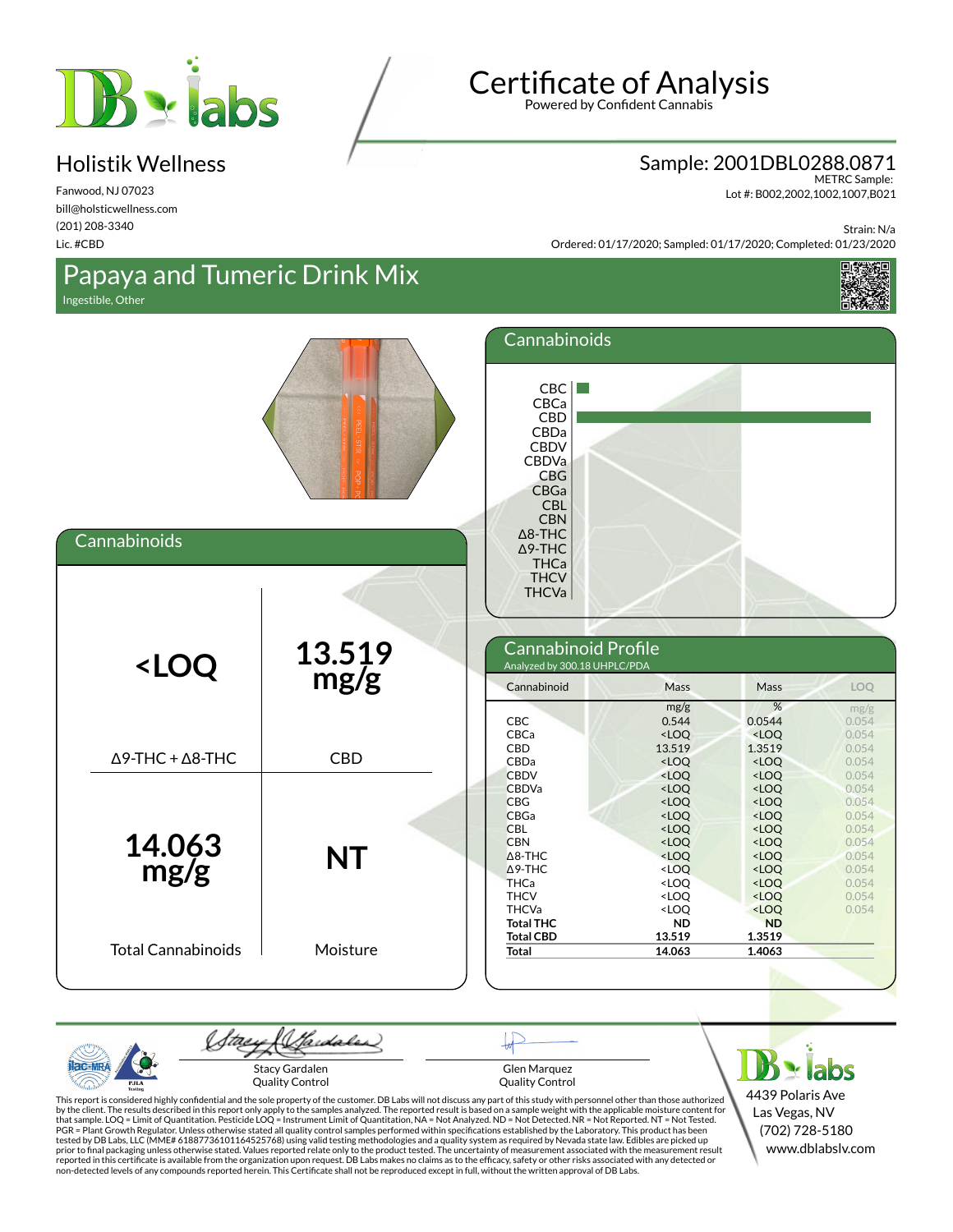

Fanwood, NJ 07023 bill@holsticwellness.com (201) 208-3340 Lic. #CBD

# Certificate of Analysis

Powered by Confident Cannabis

#### Sample: 2001DBL0288.0871

METRC Sample: Lot #: B002,2002,1002,1007,B021

Strain: N/a

Ordered: 01/17/2020; Sampled: 01/17/2020; Completed: 01/23/2020

# Papaya and Tumeric Drink Mix

Ingestible, Other



#### Pesticides/Plant Growth Regulators\* Analyzed by 300.9 LC/MS/MS and GC/MS/MS Pass **Compound LOQ Limit Mass Status** PPB PPB PPB Abamectin 10 200 <LOQ Pass labs Acequinocyl **Acequinocyl 10 4000 <LOQ Pass** Bifenazate 10 400 <LOQ Pass **PPROVED** Bifenthrin 200 and 200 and 200 and 200 and 200 and 200 and 200 and 201 and 201 and 201 and 201 and 201 and 201 CyØuthrin 10 2000 <LOQ Pass Cypermethrin 10 1000 <LOQ Pass Daminozide\* 10 800 <LOQ Pass Dimethomorph 10 2000 <LOQ Pass Etoxazole 10 400 <LOQ Pass Fenhexamid **10 1000 <LOQ** Pass Flonicamid 10 1000 <LOQ Pass Fludioxonil 10 500 <LOQ Pass Imidacloprid 10 500 <LOQ Pass Myclobutanil 10 400 <LOQ Pass Paclobutrazol\* 10 400 <LOQ Pass Piperonyl Butoxide **10 3000 <LOQ** Pass Plant Growth Regulators 10 50 <LOQ Pass Pyrethrins **Properties Particle 2000** <LOO Pass Quintozene 10 800 <LOQ Pass Spinetoram 10 1000 <LOQ Pass Spinosad **10 1000 <LOQ** Pass Spirotetramat 10 1000 <LOQ Pass Thiamethoxam 10 400 <LOQ Pass Trifloxystrobin 10 1000 <LOQ Pass

Notes:



Hardaler Stacy Gardalen Quality Control

Glen Marquez Quality Control

 $B \times$  labs 4439 Polaris Ave Las Vegas, NV (702) 728-5180 www.dblabslv.com

This report is considered highly confidential and the sole property of the customer. DB Labs will not discuss any part of this study with personnel other than those authorized<br>by the client. The results described in this r tested by DB Labs, LLC (MME# 61887736101164525768) using valid testing methodologies and a quality system as required by Nevada state law. Edibles are picked up<br>prior to final packaging unless otherwise stated. Values repo